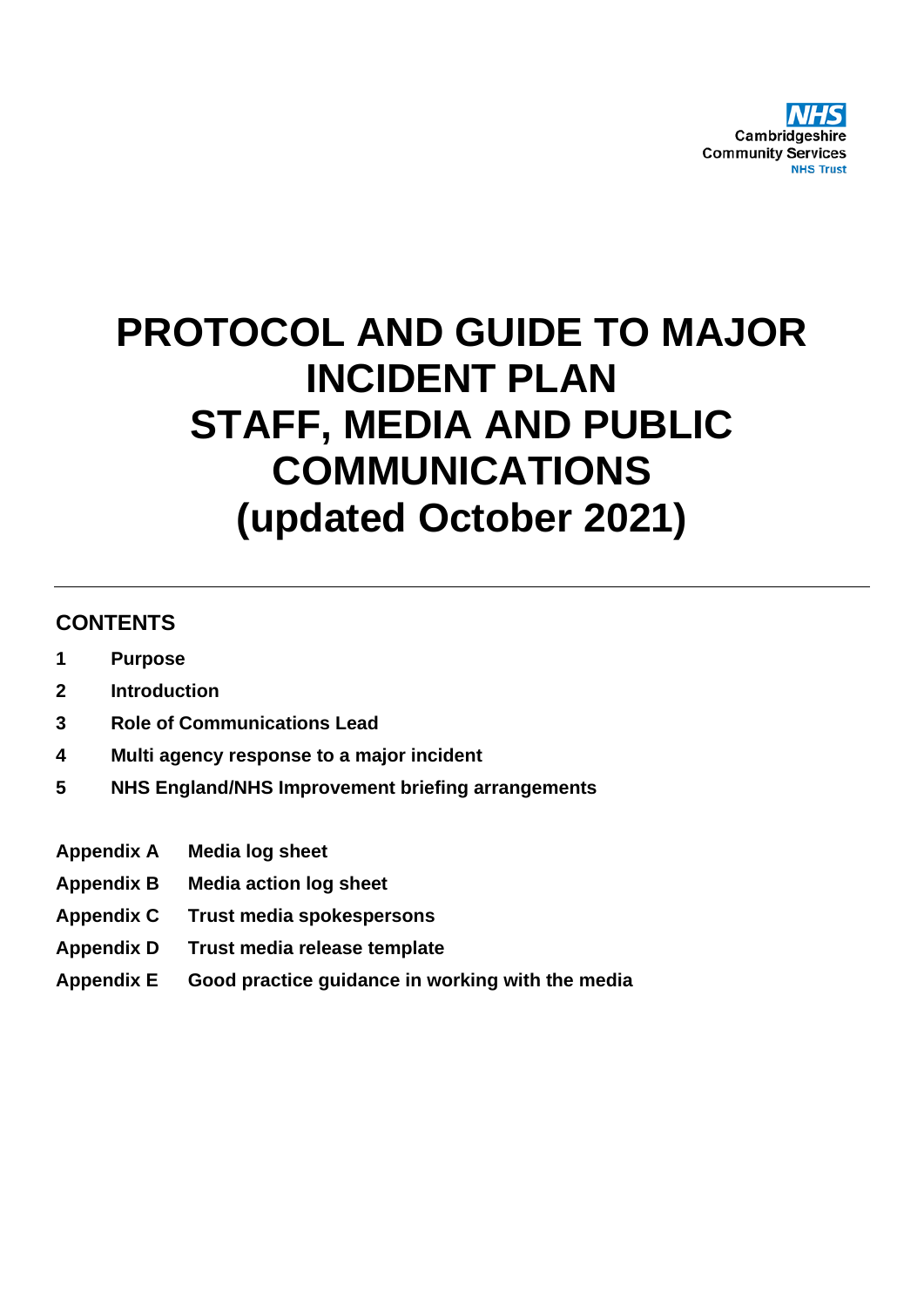#### **1 PURPOSE**

This section provides an introduction and outlines roles and procedures to be followed to manage the Trust's communications response to major incidents attracting public and media interest.

## **2 INTRODUCTION**

An incident or major emergency will create staff and public demand for information and will attract media attention. It is essential that reliable information about the incident and Cambridgeshire Community Services NHS Trust's (hereafter referred to as CCS) role in responding to this incident is communicated clearly and at regular intervals. This will be the responsibility of the Communications Support Officer on the Trust's Major Incident Management Team.

Depending on the nature of the incident, there may be a need for a dedicated communications team to work with the Incident Management Team (IMT) Communications Support Officer and those managing the incident. This protocol outlines the procedure for establishing such a team, as well as CCS's role within a multi-agency response to a major incident.

This protocol does not cover the management of communications during a pandemic, where national command and control arrangements would be implemented.

## **3 ROLE OF COMMUNICATIONS SUPPORT OFFICER**

The role of the IMT Communications Support Officer is set out on Action Card 4 of CCS's Major Incident Plan, replicated at the end of this document.

## **4 MULTI-AGENCY RESPONSE TO A MAJOR INCIDENT**

If an incident is of sufficient magnitude to require a multi-agency response and the activation of the relevant local authority Strategic Gold arrangements, then a Gold Media Sub Group team will be established consisting of communications leads from agencies involved in managing the incident. From Health, this is likely to include a communications lead from the relevant Clinical Commissioning Group. CCS may be asked to contribute to a rota if the incident continues over a period of time.

The Gold Media Sub Group will work with the Strategic Gold Group to prepare media statements, and arrange media briefings and public information. The relevant Clinical Commissioning Group will ensure effective two way communication between the Gold Media Sub Group and Trust communication leads.

In most multi-agency major incidents the Police press office will lead the media response and will therefore chair the Gold Media Sub Group. However, there will be occasions where the NHS is approached for a specific view point/statement. In such circumstances, the relevant Clinical Commissioning Group will co-ordinate health responses, ensuring these reinforce media messages from the Gold Media Sub Group.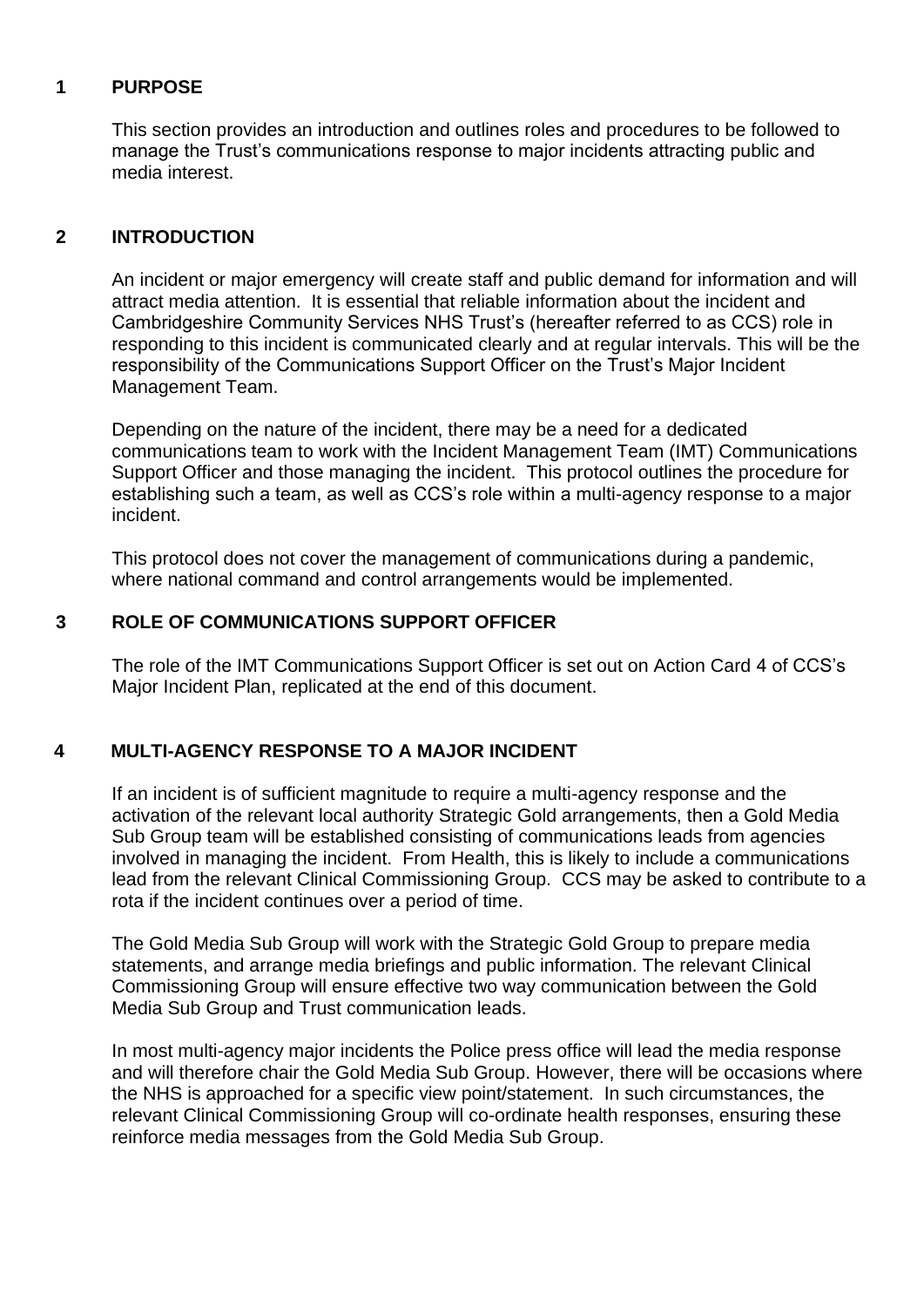If operating, it is essential that the Media Gold Sub Group determines what messages are released to the public and the media, and that **this is the only information given**. There is an obvious danger of mixed and confusing messages if this does not happen, which can exacerbate an already difficult situation and in extreme conditions can create panic.

In circumstances where CCS is required to issue Trust-specific media messages during a major incident (or where we issue media messages to reinforce those of the Gold Media Sub Group), Appendices A, B and D will be utilised to record media contacts and action taken and the release of messages to the media. Appendix E sets out the Trust's Good Practice Guidance in working with the Media.

CCS's Major Incident Management Team should agree a spokesperson. This could be the most senior officer present (or if clinical or technical information is required, the most senior professional). However, the key principle when determining a spokesperson will be the person who has the most knowledge and expertise in the issue being discussed and who has had appropriate media training and expertise in dealing with media interviews.

It is essential to limit the number of spokespersons, and to ensure that all personnel who may be involved in a Major Incident Management Team have undertaken training in media handling. An appendix of staff who have received media training or who have experience in responding to the media is attached at Appendix C.

A crucial communication function during any incident will be timely, appropriate and consistent internal communications throughout the period of the incident and in line with the roles set out on Card 4 (IMT Communications Officer) of the Trust's Major Incident Plan.

#### **5 NHS ENGLAND / NHS IMPROVEMENT BRIEFING ARRANGEMENTS**

Where NHS England/NHS Improvement require briefings on media and communications issues, this will be co-ordinated via the relevant Clinical Commissioning Group's communications team. CCS will be required to provide situation reports in line with the Clinical Commissioning Group's requirements. Specific details required will depend on the nature of the incident.

NHSE/NHSI will determine whether or not to brief up to the Department of Health's Ministerial Briefing Unit and the NHS regional/national media desk.

The watchword is "NO SURPRISES". NHS England and NHS Improvement are required to brief Health Ministers and the NHS media desk about local incidents, which are judged likely to get significant local and regional coverage and with a possibility of receiving national interest.

*It should be emphasised that these arrangements do not affect in any way existing clinical and statutory reporting lines, such as mental health alerts and inquiries, and communicable diseases.*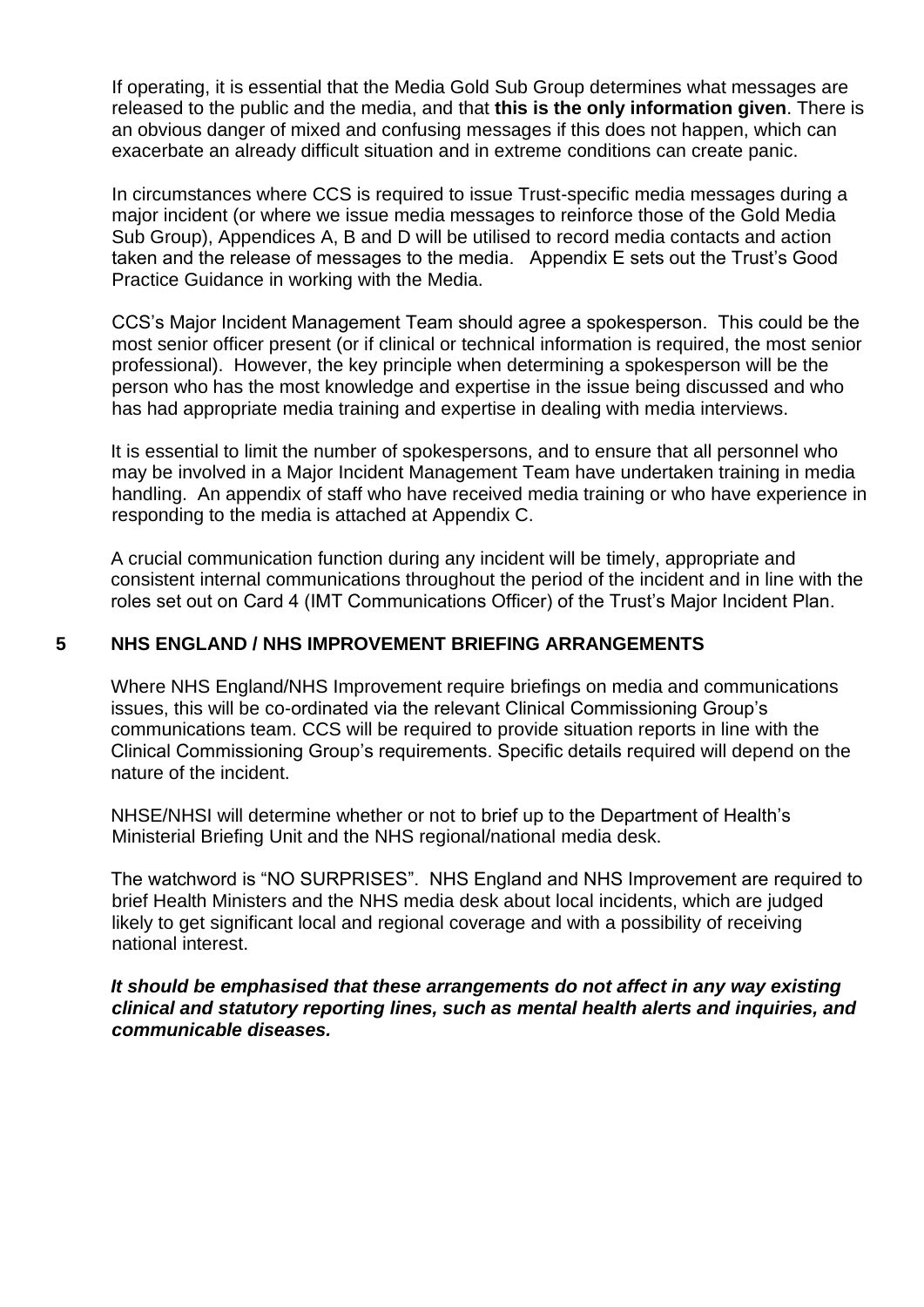## **APPENDIX A**

**MHS**<br>Cambridgeshire<br>Community Services

## **MEDIA LOG SHEET**

| Date:                        | Time: |
|------------------------------|-------|
|                              |       |
| <b>Contact name:</b>         |       |
|                              |       |
| <b>Contact organisation:</b> |       |
|                              |       |
| <b>Contact number:</b>       |       |
| Nature/subject of enquiry:   |       |
|                              |       |
|                              |       |
| What prompted enquiry?       |       |
|                              |       |
| <b>Action required:</b>      |       |
|                              |       |
|                              |       |
| Deadline:                    |       |
|                              |       |
| <b>Action taken:</b>         |       |
|                              |       |
|                              |       |
| <b>Outcome:</b>              |       |
|                              |       |
|                              |       |
| Signed:                      |       |
|                              |       |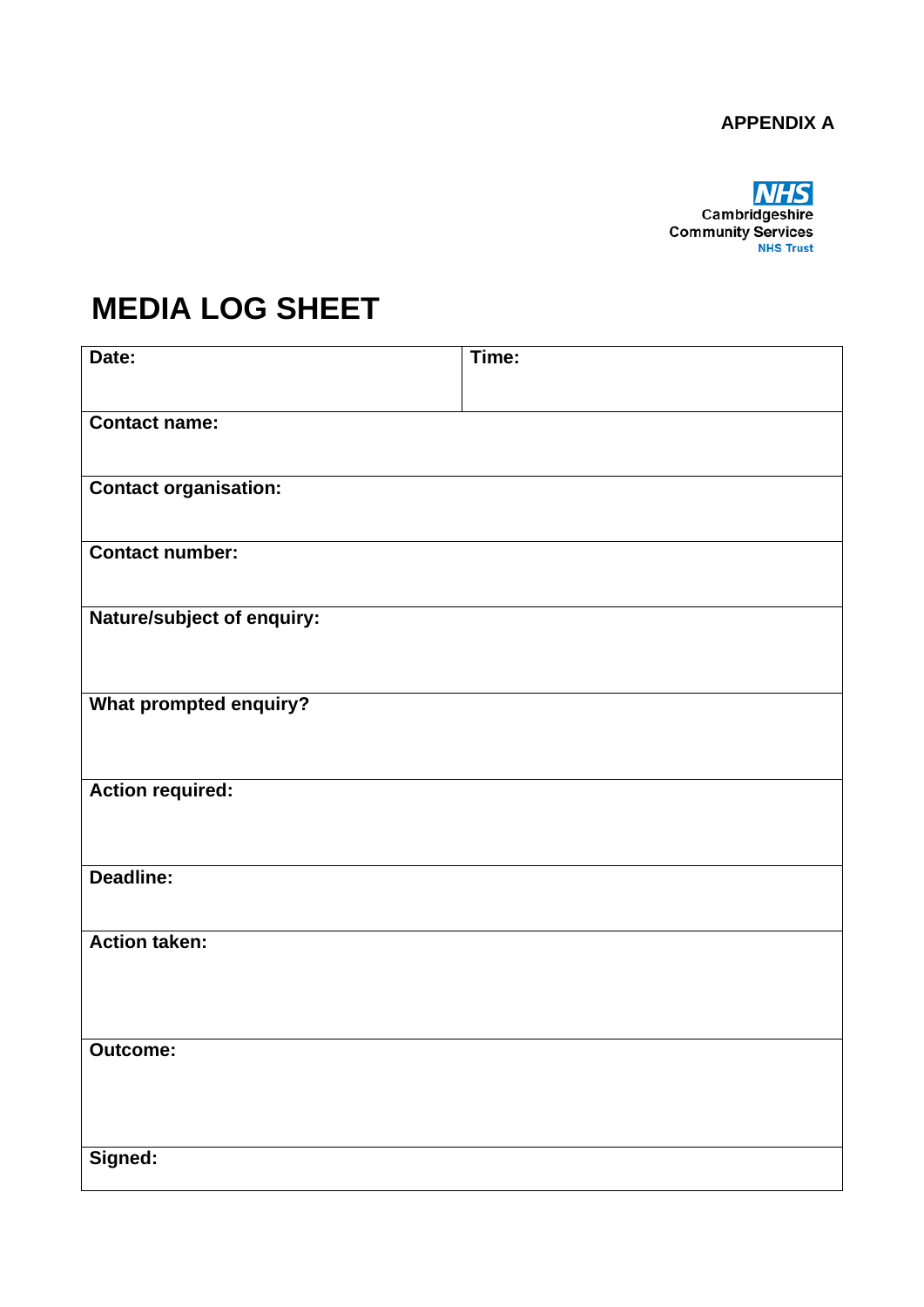#### **APPENDIX B**



## **MEDIA ACTION LOG SHEET**

| <b>Action Sheet No:</b>  |       |  |  |
|--------------------------|-------|--|--|
| Date:                    | Time: |  |  |
| <b>Action required:</b>  |       |  |  |
| Action required by whom: |       |  |  |
| Deadline:                |       |  |  |
| <b>Action taken:</b>     |       |  |  |
| Outcome:                 |       |  |  |
| Signed:                  |       |  |  |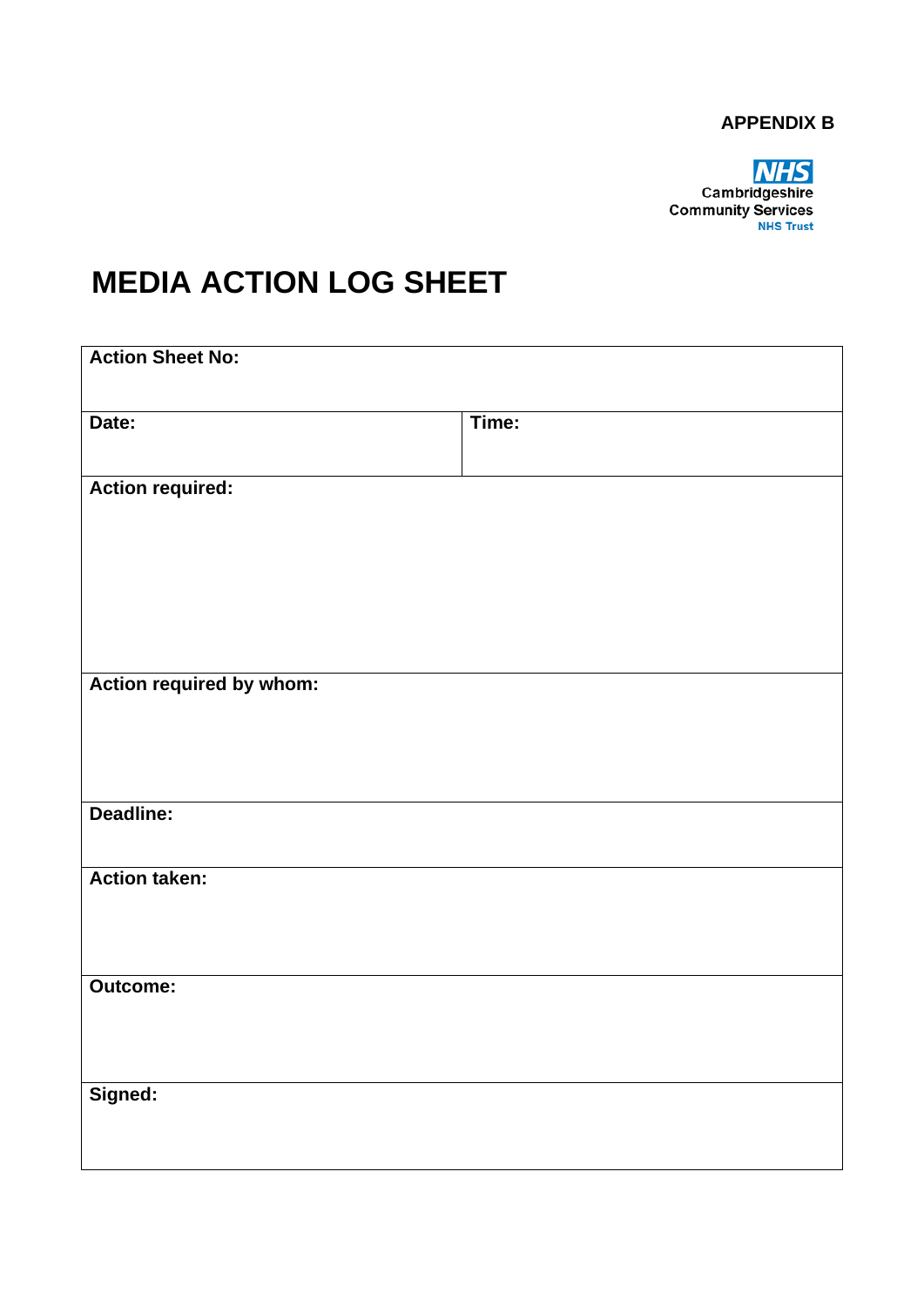#### **APPENDIX C**

#### **MEDIA SPOKESPERSONS**

Cambridgeshire Community Services NHS Trust's Major Incident Management Team should agree a spokesperson.

This could be the most senior officer present (or if clinical or technical information is required, the most senior professional given clinicians are often perceived by the public as providing more reassurance). However, the key principle when determining a spokesperson will be the person who has the most knowledge and expertise in the issue being discussed and who has had appropriate media training and expertise in dealing with media interviews.

| <b>Name</b>          | <b>Job Title</b>                                                 |
|----------------------|------------------------------------------------------------------|
| <b>Matthew Winn</b>  | <b>Chief Executive</b>                                           |
| <b>Kate Howard</b>   | <b>Chief Nurse</b>                                               |
| <b>David Vickers</b> | Medical Director and Consultant Community Paediatrician          |
| Anita Pisani         | <b>Deputy Chief Executive</b>                                    |
| Peter Reeve          | Service Director, Luton Adult Services                           |
| Simon Harwin         | Service Director, Luton and Bedfordshire children's services     |
| John Peberdy         | Service Director, Cambridgeshire and Norfolk children's services |
| <b>Tracey Cooper</b> | Service Director, Ambulatory services                            |
|                      |                                                                  |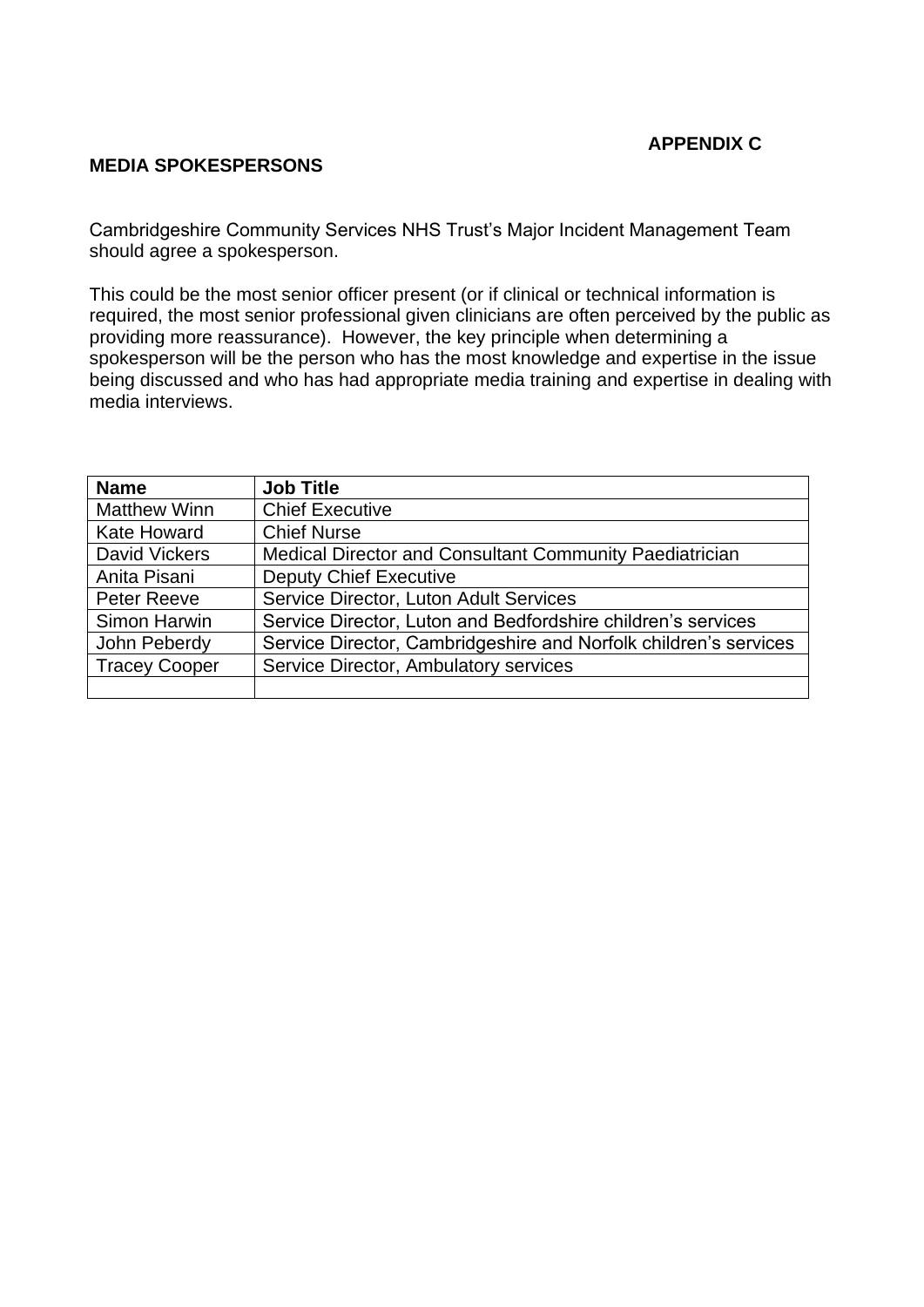#### **APPENDIX D**

# Media Release

Unit 7/8 Meadow Lane St Ives PE27 4LG

INSERT DATE

Tel No 0300 555 6655 [www.cambscommunityservices.nhs.uk](http://www.cambscommunityservices.nhs.uk/)

#### **INSERT TITLE (CAPITALS)**

Insert text (1.5 line spacing)

Remember: key questions to be covered in a media release are who? Where? When?

What? Why?

- Ends -

#### **Notes for editors**

#### **(insert any additional editors notes)**

**Cambridgeshire Community Services NHS Trust** provides the following extensive portfolio of services:

- a range of children's services to children, young people and families in Cambridgeshire and Norfolk
- iCaSH: Integrated Contraception and Sexual Health Services (Bedfordshire, Cambridgeshire, Milton Keynes, Norfolk, Peterborough and Suffolk)
- dental services (Cambridgeshire, Peterborough and Suffolk)
- musculo-skeletal services and pelvic health physiotherapy services (Cambridgeshire and Peterborough)
- the Oliver Zangwill Centre for Neuropsychological Rehabilitation
- Children and Adults' Community Health services for the residents of Luton
- Children and Adults' Community Health services for the residents of Bedfordshire (provided in partnership with East London NHS Foundation Trust (ELFT)).

Cambridgeshire Community Services NHS Trust: providing services across Bedfordshire, Cambridgeshire, Luton, Milton Keynes, Norfolk, Peterborough and Suffolk [www.cambscommunityservices.nhs.uk](http://www.cambscommunityservices.nhs.uk/) 

Follow us on Twitter: [@ccs\\_nhst](https://twitter.com/ccs_nhst) Lke us on Facebook: [facebook.com/CCSNHST](https://www.facebook.com/CCSNHST) Follow us on Instagram: @ccs\_nhst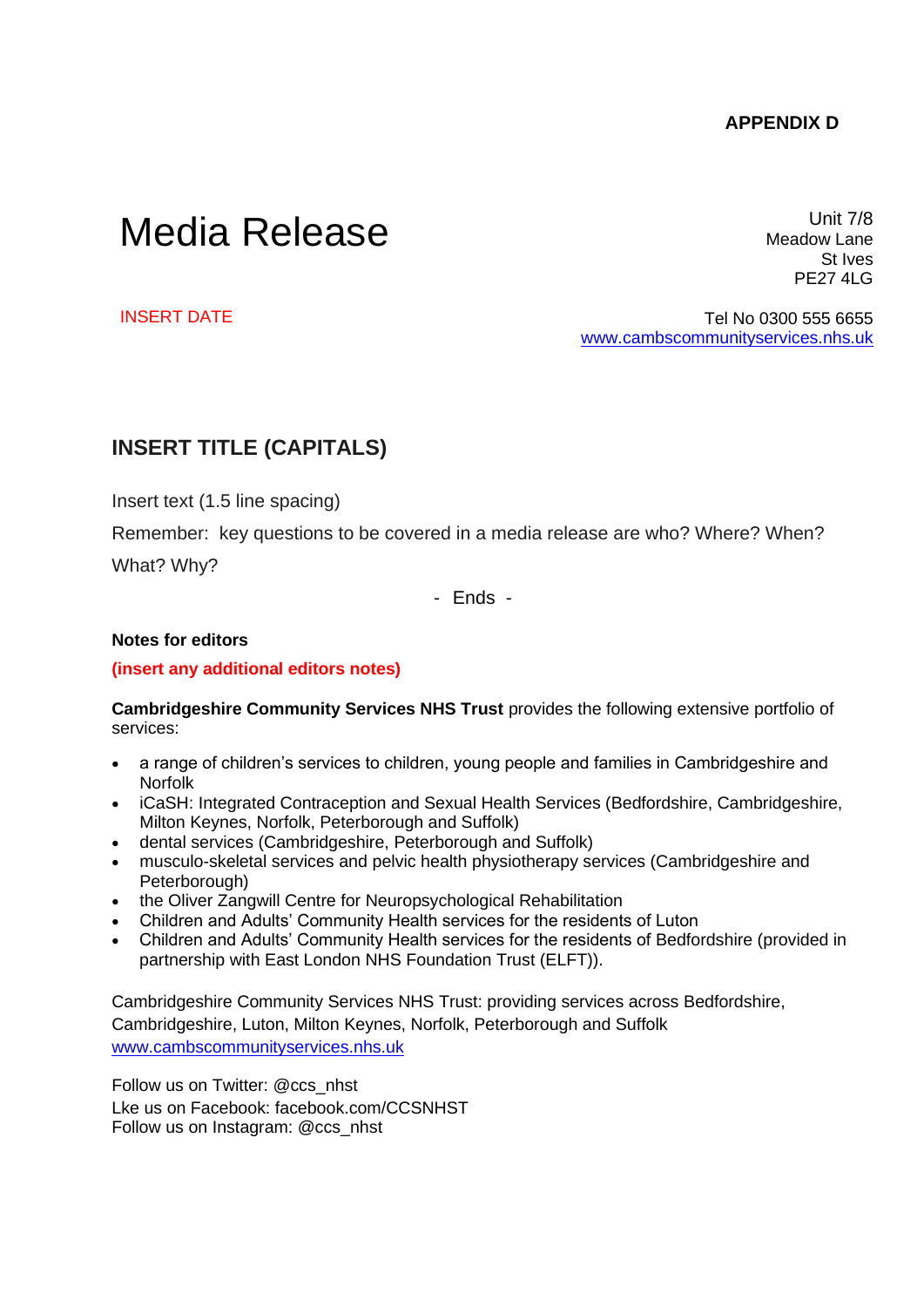## **GOOD PRACTICE GUIDANCE IN WORKING WITH THE MEDIA**

#### **Setting the media strategy**

If in operation, the Media Gold Sub Group will set the overall media and public communications strategy. If this is the case, CCS will need to set its strategy in line with Media Gold to ensure complimentary, contributory and compliant activities.

The CCS communication strategy should give consideration to the following:

- **Partners** (what other agencies will be involved in the management of the incident)
- **Audiences** (who do you need to communicate with, internally and externally)
- **Channels** (utilising the appropriate channels to reach identified audiences including broadcast and print media and social media)
- **Leads** (who will lead the incident at what stage)
- **Objectives** (what is the purpose of your communications and what stage)
- **Facilities** (what facilities do you need to manage the communications)
- **Incident phases** (what are the likely phases of the incident to be)
- **Media monitoring** (how will you monitor the messages in the media)
- **Review and refinement** (how will your monitoring inform your communications)
- **Resourcing** (what resources do you need to deliver the strategy)
- **Evaluating lessons learnt** (how you will evaluate)

#### **2 Maintaining an agreed position for all public statements**

If operating it is essential that the Media Gold Sub Group determines what is released to the public and the media, and that **this is the only information given**. There is an obvious danger of mixed and confusing messages if this does not happen, which can exacerbate an already difficult situation and in extreme conditions can create panic and hysteria.

Cambridgeshire Community Services NHS Trust's Major Incident Management Team should agree a spokesperson. This could be the most senior officer present (or if clinical or technical information is required, the most senior professional given clinicians are often perceived by the public as providing more reassurance). However, the key principle when determining a spokesperson will be the person who has the most knowledge and expertise in the issue being discussed and who has had appropriate media training and expertise in dealing with media interviews. Consideration should be given to using a clinician can often provide reassurance to members of the public.

It is essential to limit the number of spokespersons involved.

#### **3 Guidelines on speaking to the media**

When talking to the media, the NHS needs to demonstrate the three 'C's:

- **Concern** we care about what happened
- **Commitment**  to find out the cause and put it right
- **Control** at the most senior level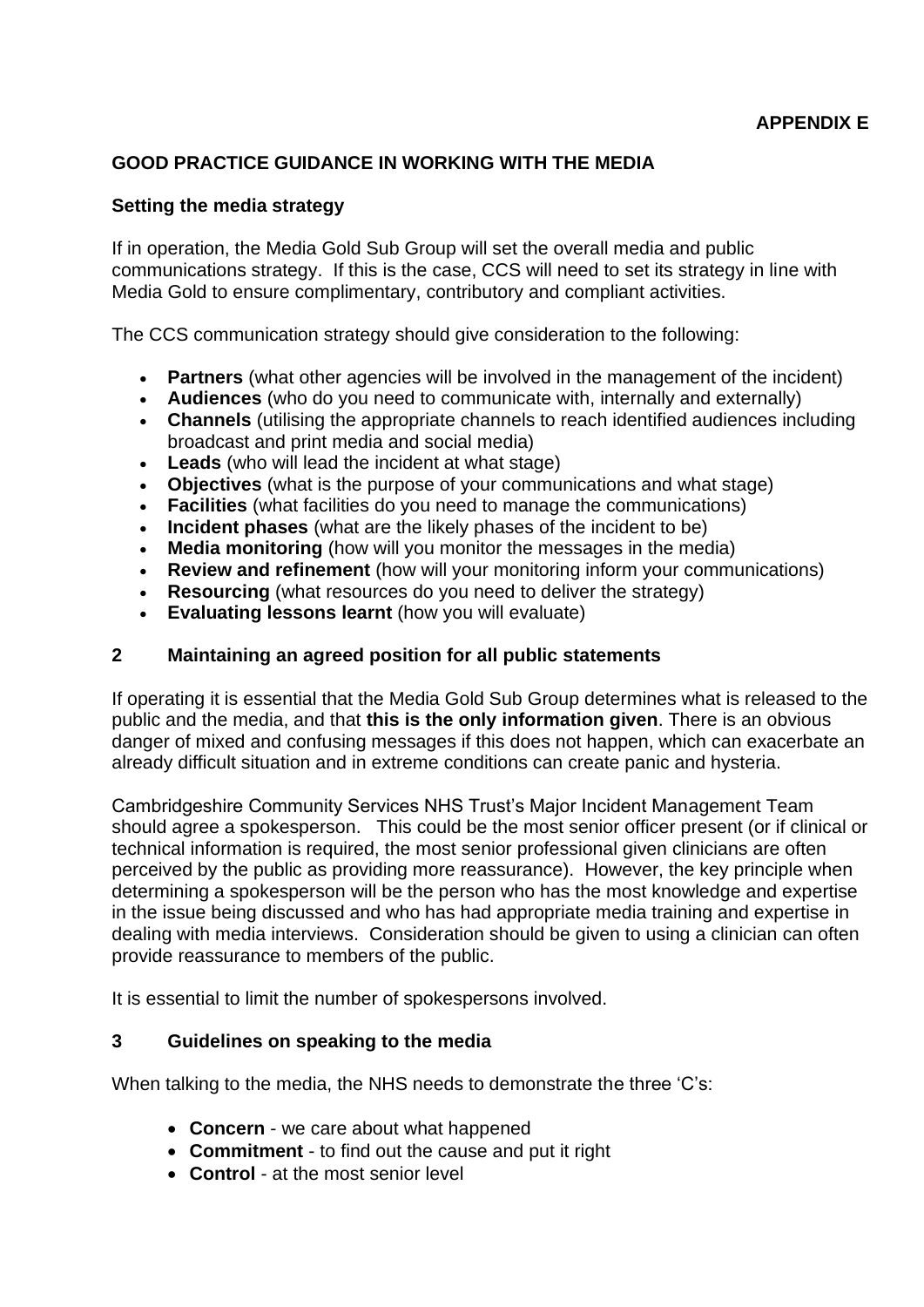There will be immediate media suspicion if any one of these 'C's is missing.

You must be confident that the messages that you are giving are:

- Consistent and defensible
- Open (no cover ups/no lies)
- Protecting staff and patient confidentiality

If a patient/family identifies themselves to the media then they have breached their confidentiality and we are in a position to talk about them, **but only in regard to what they have revealed about themselves.** This applies equally to VIP or high profile patients although in such cases the Trust's communication team would liaise with the press office/officer for the individual(s) involved to ensure the views of the individual and/or family and/or organisation they are representing are accurately reflected in line with their requirements.

## **4 Handling the Media**

Ask about the circumstances of the interview:

- Is it for a news item or a programme?
- Is it for radio, TV or print?
- •Who else is being interviewed?
- •When will it be broadcast?
- •Who is conducting the interview?
- Is it live or a pre-recording?
- •What type of questions do you intend to ask?
- •Explain what type of questions you won't be able to answer
- How long is the interview for?

Insist on a clear understanding of when the recording is commencing.

#### **5 Media Do's and Don'ts**

#### **DO:**

- Prepare your key messages there should be no more than 2 or 3 **and make them whether you are asked or not!**
- Learn your messages they need to be 'second nature' identify one 'trigger word' per message that will help you recall your key messages.
- Be aware of what else is in the news today does it impact on your message
- Be aware of what is being said on social media
- Understand your audience
- Anticipate what questions you will be asked  $-$  assume no prior knowledge  $-$  e.g. `Why did this happen? What is being done to address the problem? Will it happen again?' etc
- Set the ground rules for your engagement with the media (e.g. We will be giving media interviews at 10.00 am and 3.00 pm)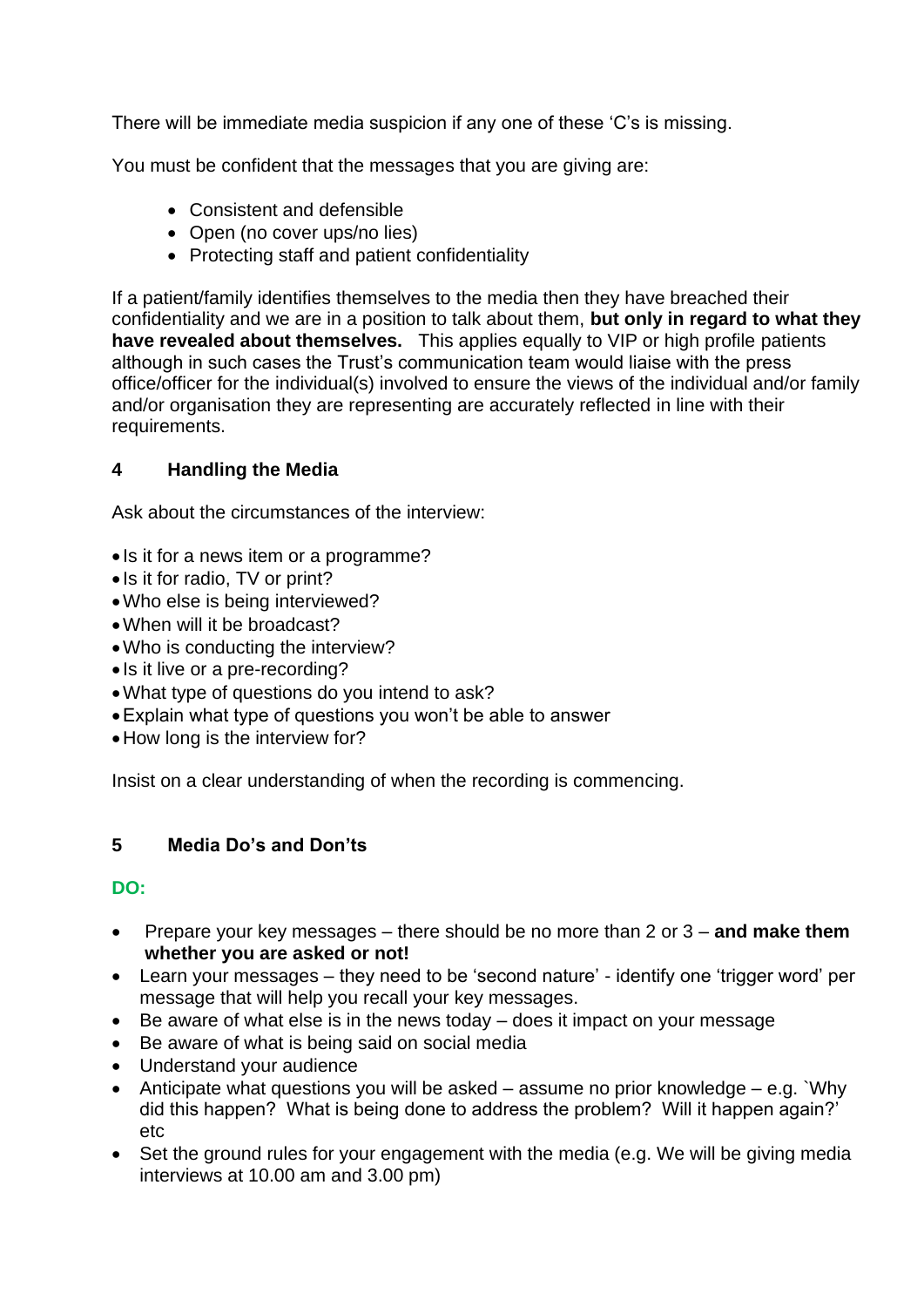- Ensure news desks have the office, mobile and **home** phone numbers of communications support officer during an incident.
- Maintain an appropriate tone and body language (55% of what people take away from your interview is based on body language, 38% based on your tone, and only 7% is based on what you say!)
- Challenge wrong information politely and calmly by providing accurate information
- Show empathy listen to what the journalist is saying / nod periodically to show you are listening to what your interviewer is saying (note that over enthusiastic nodding can imply that you are in agreement with what your interviewer is saying which may or may not be the case)
- Keep your responses short and sweet and always based on your key messages
- Ensure your media statements answer the questions: WHO, WHERE, WHAT, WHEN and WHY and have spare copies of your press release available to hand out

## **DON'T**

- Use jargon or ramble
- Go off the record
- Offer 'no comment' as a response it is ok to say 'I'm sure you understand why I cannot comment on that at the moment' and then go on to give one of your key messages, or say 'I don't have that information to hand but I will ensure you receive it' – and then make sure you follow this up
- Repeat negatives e.g. if a journalist says "You have not provided clear information to the public", don't start your response by repeating this – use it as an opportunity to get across one of your key messages
- Argue or make sarcastic comments
- Speculate or comment on hearsay you are the expert giving a specialist opinion
- **6 Equipment checklist for Major Incidents and or press conferences refer to Incident Control Centre, guide to set up. See annex L of the Major Incident Plan.**
- •Television
- •Radio
- Ipad and access to Wi-fi
- Lap top linked to Trust network and standalone with memory stick
- Stationery printer paper, pad, pens, pencils, blue tack, staples, hole punch, sellotape
- •The Emergency Plan file and 'Red' Folder
- •Flip charts / whiteboard
- Map
- •Computers (these will be available within the incident control room see Incident Control Centre Guide to Set up.
- •Access to email and social media (available within the incident control room as above)
- •Telephones (landline available within the incident control room as above) and mobile
- •Fax facility (available within the incident control room as above)
- •Refreshments
- Media contacts list
- Multi agency communications leads contact list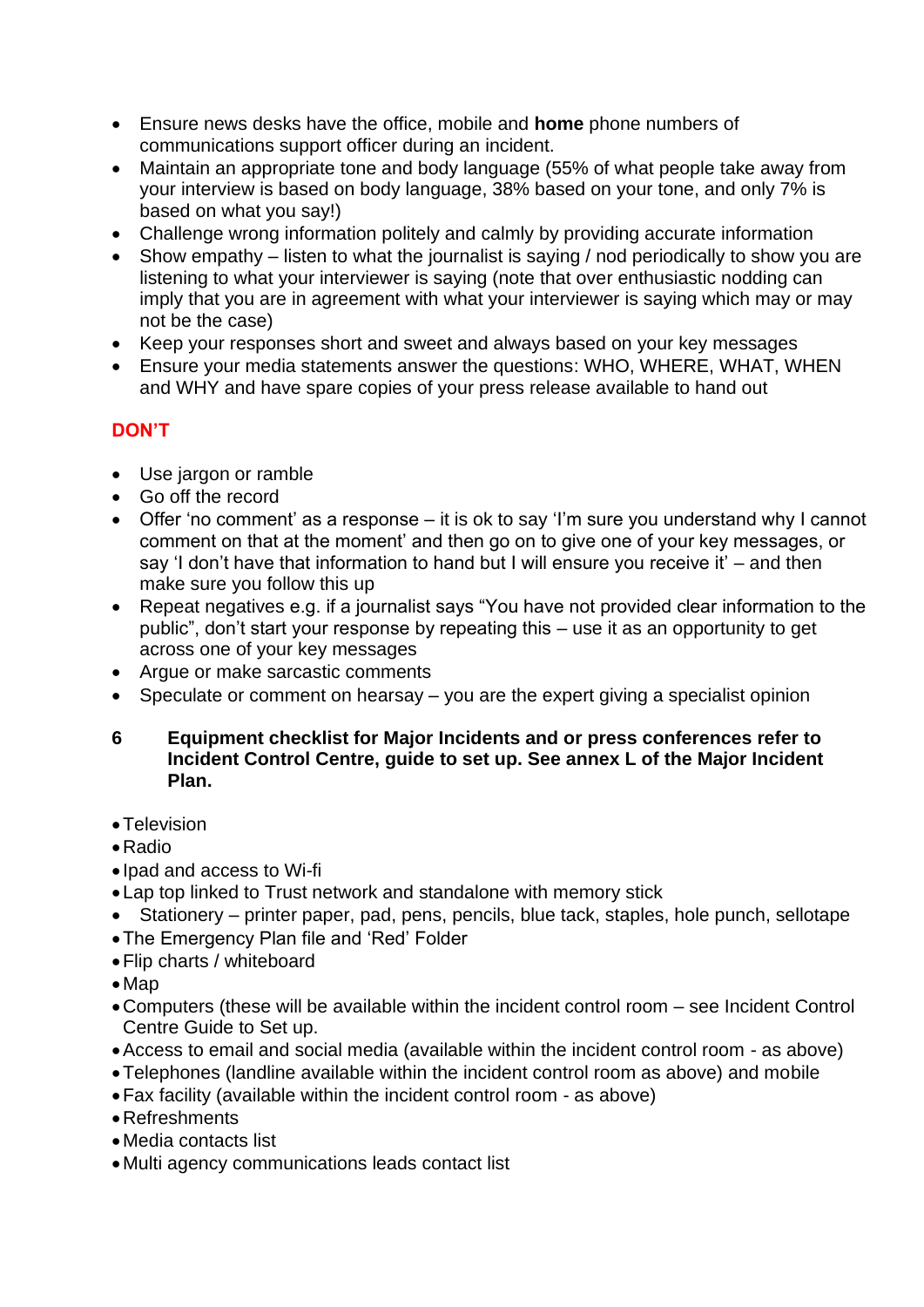## **7 The role of social media**

Central to the role of the Communications Officer will be responsibility for monitoring social media and proactively utilizing social media as a method of engagement including:

- monitoring footage from 'citizen journalists'
- posting regular updates from agreed spokespeople
- responding to questions from audiences and signposting to validated sources of factual information
- searching for groups being set up about the incident and post comments on their page

All social media engagement should be in line with the central tenet of this protocol i.e. to ensure that all social media messaging from the Trust is in line with messages agreed via Media Gold where this has been established. Patient identifiable data should never be divulged via social media – please refer to the Trust's digital and social media policy.

#### **8 Help lines/Recorded Message Line**

Depending on the nature of the incident the police or local authority may well set up a help line. If it is necessary for the NHS to do so there are two options:

- The NHS 111 service is experienced in the provision of helpline services and may be able to support the Trust establish a helpline depending on its own involvement and hence capacity during a major incident.
- The Meadows, St Ives, does have a dedicated helpline number (within the arrangements for the incident control centre) which can be used to provide a recorded message for members of the public or staff should this be needed in addition to the staff intranet or public website. Information on how to set up this recorded message line is incorporated into the 'incident control centre – guide to set up' document.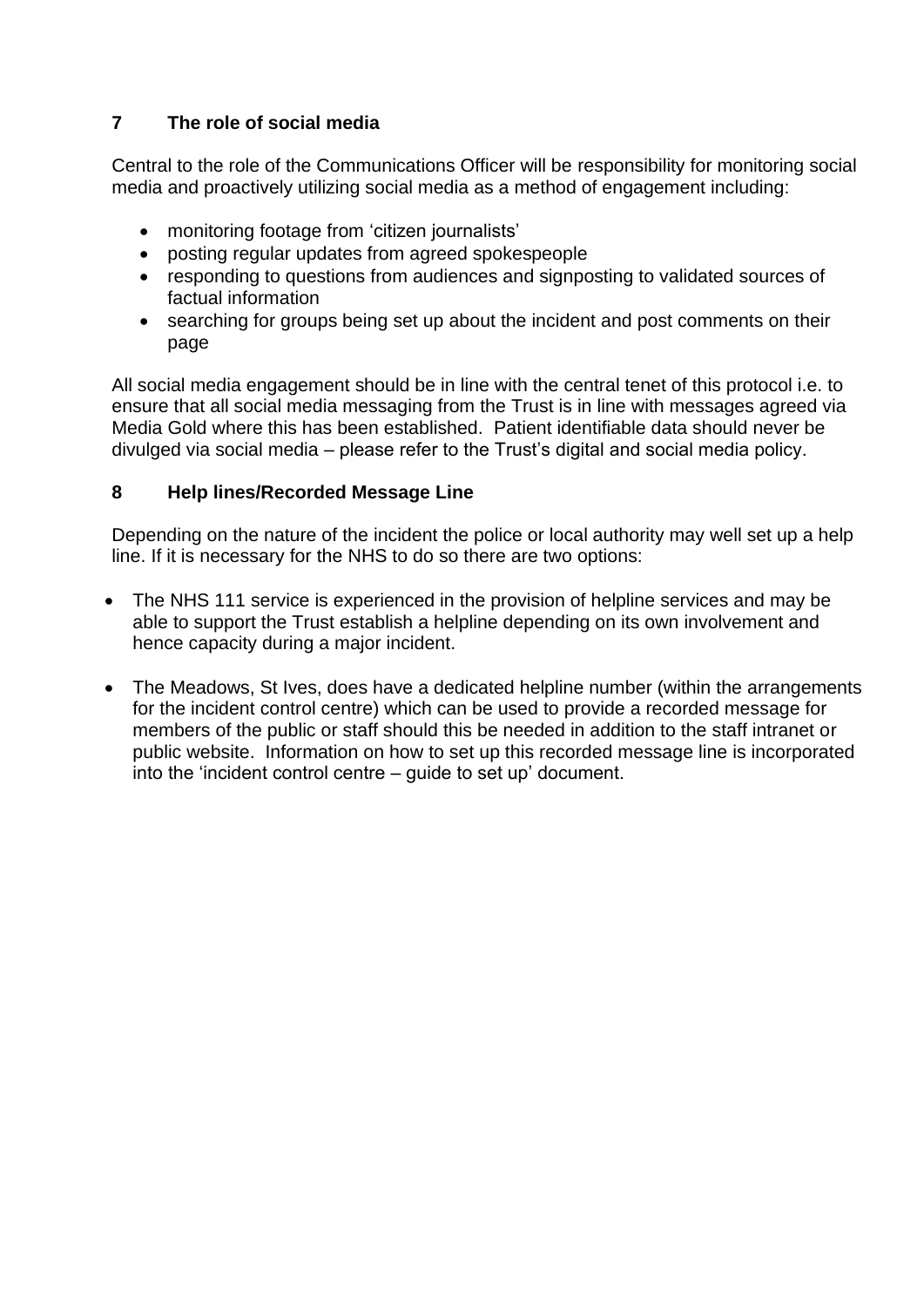

#### **ACTION CARD 4**

#### SUPPORT OFFICER (COMMUNICATIONS)

#### Remember to record all actions taken on the appropriatecritical & major incident Log

NB If Strategic Co-ordinating Group (Gold) Media Support Group in operation, all instructions for dealing with the media locally will come from Media (Gold) and role of communications lead will be to carry out SCG (Gold) instructions.

| <b>No</b>        | <b>Action</b>                                                                                                                                                             | Completed | Time /<br>Date |
|------------------|---------------------------------------------------------------------------------------------------------------------------------------------------------------------------|-----------|----------------|
| 1.               | Attend the Incident Management Team meeting as instructed by<br>the Support Officer (Deputy Incident Leader) to be part of the<br>management of the incident.             |           |                |
| 2.               | Provide initial advice on media implications to the Incident<br>Management Team and follow the communications plan.                                                       |           |                |
| 3.               | Draft initial media statements for approval.                                                                                                                              |           |                |
| 4.               | Ensure appropriate authorisations for information to be released.                                                                                                         |           |                |
| 5.               | Liaise with Press Officers in other organisations as necessary<br>(e.g. Police).                                                                                          |           |                |
| 6.               | Organise and manage media briefings, interviews, statements<br>including provision of area to locate media representatives in<br>liaison with partner agencies.           |           |                |
| $\overline{7}$ . | Briefing spokespersons according to the position agreed by the<br>Incident Management Team (or SCG (Gold) Media Support<br>Group if in operation).                        |           |                |
| 8.               | Act as the point of contact between the Incident Management<br>Team and the Media.                                                                                        |           |                |
| 9.               | Liaise with other members of the Incident Management Team in<br>providing appropriate advice, communication briefings etc. (HR,<br>Services and Medical Leads etc.)       |           |                |
| 10.              | Advise on and manage incident communications to all Trust<br>staff, co-ordinating, drafting, getting approval for and<br>disseminating all incident staff communications. |           |                |
| 11.              | Ensure CCS NHS Trust patients and service users, their<br>relatives and families (depending on type of incident) are kept<br>informed of the situation as appropriate.    |           |                |